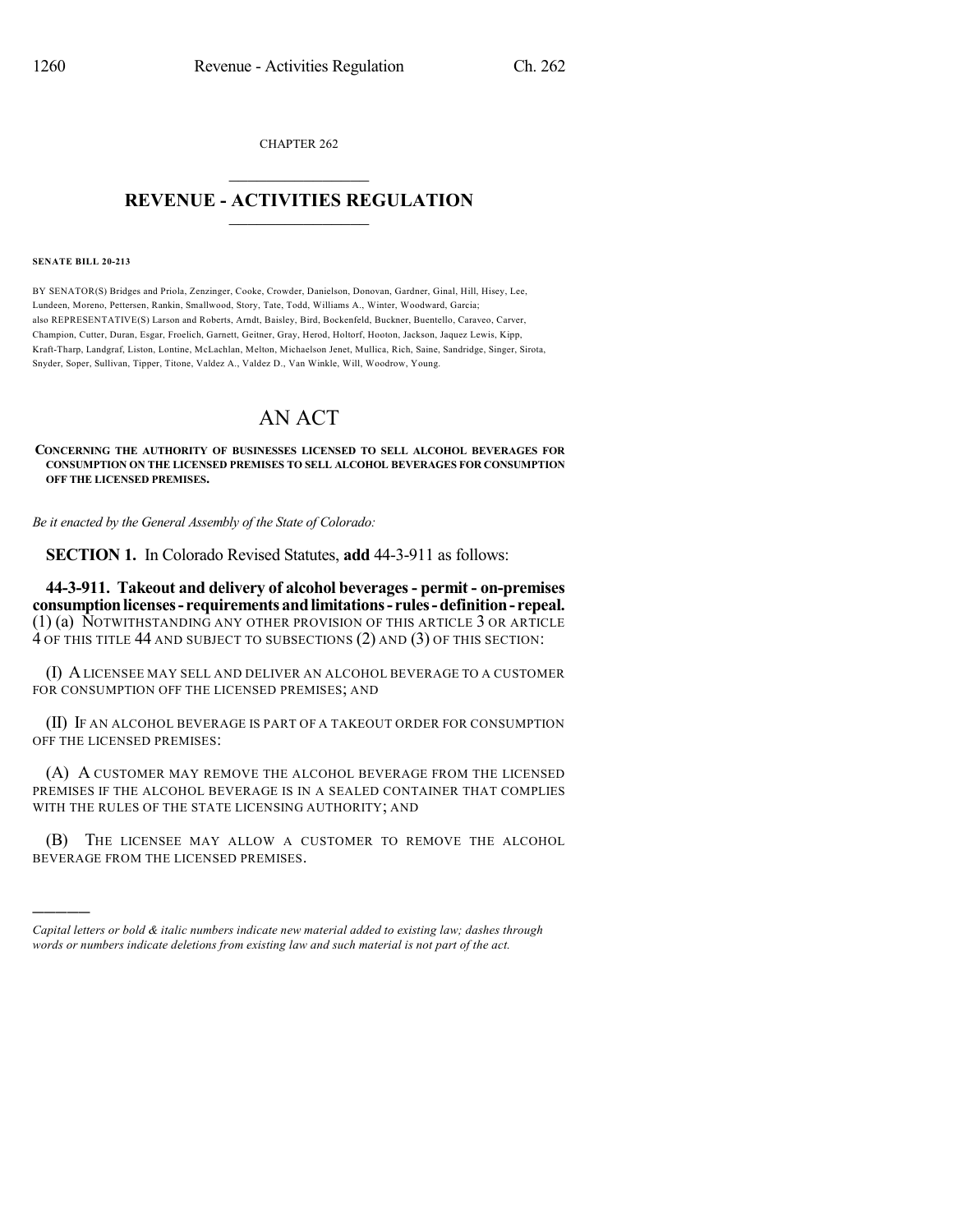(b) SUBJECT TO SUBSECTIONS (2) AND (3) OF THIS SECTION, A LICENSEE MAY SELL OR DELIVER ALCOHOL BEVERAGES UNDER THIS SECTION BY THE DRINK.

(2) TO SELL AND DELIVER AN ALCOHOL BEVERAGE OR TO ALLOW A CUSTOMER TO REMOVE AN ALCOHOL BEVERAGE FROM THE LICENSED PREMISES AS EITHER IS AUTHORIZED UNDER SUBSECTION (1) OF THIS SECTION, THE LICENSEE MUST:

(a) HAVE ANY APPLICABLE PERMITS ISSUED UNDER THIS SECTION TO SELL ALCOHOL BEVERAGES FOR TAKEOUT OR DELIVERY; EXCEPT THAT THIS SUBSECTION (2)(a) DOES NOT APPLY IF THE GOVERNOR HAS DECLARED A DISASTER EMERGENCY UNDER PART 7 OF ARTICLE 33.5 OF TITLE 24;

(b) SELL OR DELIVER:

(I) THE ALCOHOL BEVERAGE ONLY TO A CUSTOMER WHO IS TWENTY-ONE YEARS OF AGE OR OLDER;

(II) THE ALCOHOL BEVERAGE IN A SEALED CONTAINER THAT COMPLIES WITH THE RULES OF THE STATE LICENSING AUTHORITY; AND

(III) NO MORE THAN THE FOLLOWING AMOUNTS OF ALCOHOL BEVERAGES PER DELIVERY OR TAKEOUT ORDER UNLESS THE GOVERNOR HAS DECLARED A DISASTER EMERGENCY UNDER PART 7 OF ARTICLE 33.5 OF TITLE 24:

(A) SEVEN HUNDRED FIFTY MILLILITERS,APPROXIMATELY 26.4FLUID OUNCES,OF SPIRITUOUS LIQUORS AND VINOUS LIQUORS; AND

(B) SEVENTY-TWO FLUID OUNCES, APPROXIMATELY TWO THOUSAND FORTY-SIX MILLILITERS, OF MALT LIQUORS, FERMENTED MALT BEVERAGES, AND HARD CIDER;

(c) DERIVE NO MORE THAN FIFTY PERCENT OF ITS GROSS ANNUAL REVENUES FROM TOTAL SALES OF FOOD AND ALCOHOL BEVERAGES FROM THE SALE OF ALCOHOL BEVERAGES THROUGH TAKEOUT ORDERS AND THAT THE LICENSEE DELIVERS;EXCEPT THAT:

(I) THIS SUBSECTION (2)(c) DOES NOT APPLY IF THE GOVERNOR HAS DECLARED A DISASTER EMERGENCY UNDER PART 7 OF ARTICLE 33.5 OF TITLE 24; OR

(II) THIS SUBSECTION  $(2)(c)$  does not apply to a sales room at a premises LICENSED UNDER SECTION 44-3-402 OR 44-3-407; AND

(d) IF AN ALCOHOL BEVERAGE IS BEING DELIVERED, USE A DELIVERY PERSON WHO COMPLIES WITH SUBSECTION (3) OF THIS SECTION.

(3) TO DELIVER AN ALCOHOL BEVERAGE UNDER THIS SECTION, THE DELIVERY PERSON MUST:

(a) DELIVER THE ALCOHOL BEVERAGE TO A PLACE THAT IS NOT LICENSED UNDER THIS ARTICLE 3 OR ARTICLE 4 OF THIS TITLE 44;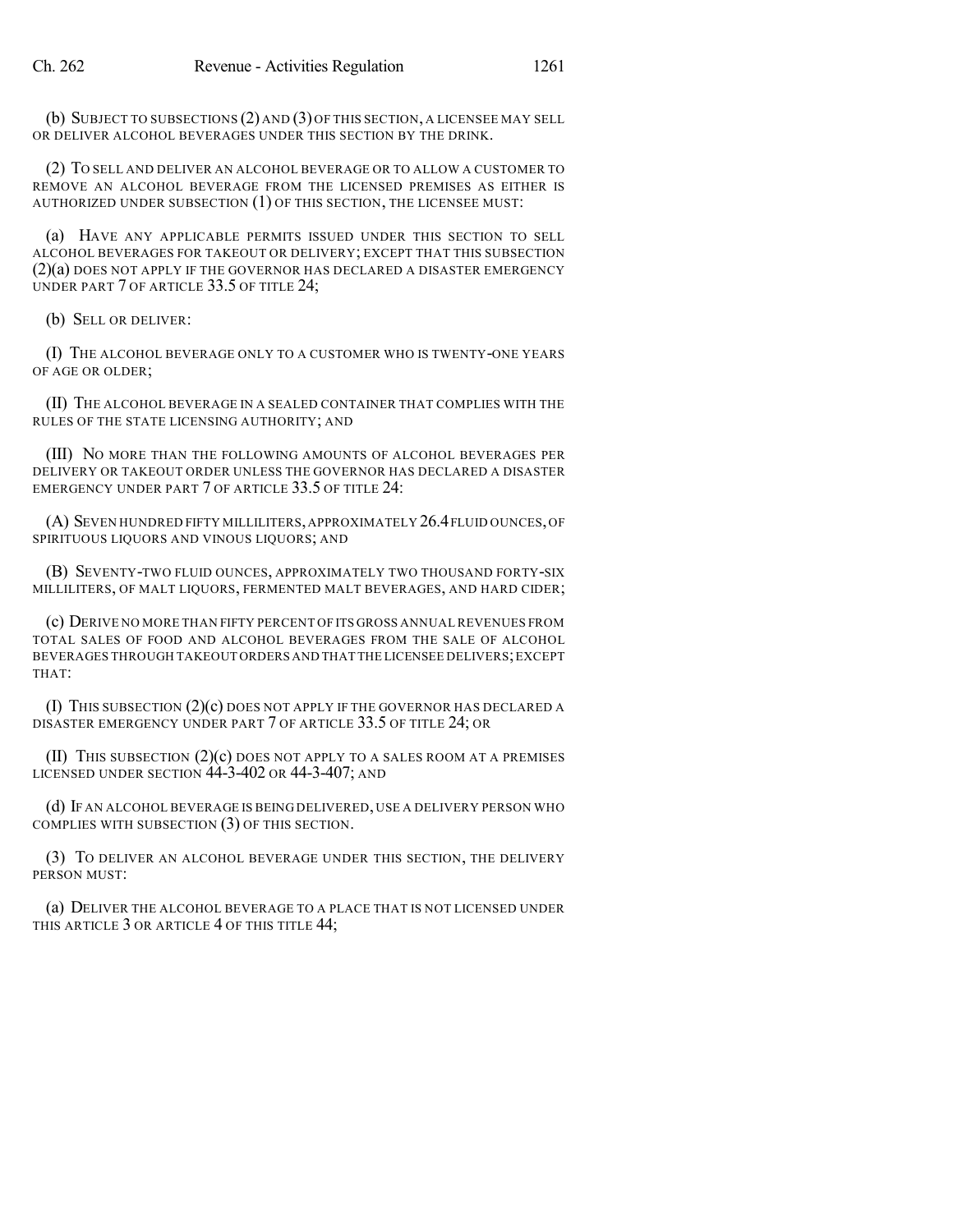(b) BE AN EMPLOYEE OF THE LICENSEE WHO IS TWENTY-ONE YEARS OF AGE OR OLDER;

(c) DELIVER AN ALCOHOL BEVERAGE ONLY TO A PERSON WHO IS TWENTY-ONE YEARS OF AGE OR OLDER; AND

(d) HAVE SATISFACTORILY COMPLETED THE SERVER AND SELLER TRAINING PROGRAM ESTABLISHED UNDER SECTION 44-3-1002.

(4) (a) THE STATE LICENSING AUTHORITY SHALL PROMULGATE RULES:

(I) SPECIFYING THE TYPES OF CONTAINERS THAT MAY BE USED FOR TAKEOUT OR DELIVERY OF AN ALCOHOL BEVERAGE UNDER THIS SECTION;

(II) CREATING A PERMIT FOR TAKEOUT AND DELIVERY OF ALCOHOL BEVERAGES;

(III) SETTING FEES FOR THE PROCESSING AND APPROVAL OF A TAKEOUT OR DELIVERY PERMIT APPLICATION; AND

(IV) CONCERNING ANY OTHER MATTER NECESSARY FOR THE SAFE AND EFFECTIVE IMPLEMENTATION OF THIS SECTION.

(b) THE STATE LICENSING AUTHORITY SHALL ISSUE A PERMIT TO A LICENSEE TO SELL ALCOHOL BEVERAGES FOR TAKEOUT AND DELIVERY IF THE LICENSEE DEMONSTRATES THE ABILITY TO COMPLY WITH THIS SECTION. A PERMIT ISSUED UNDER THIS SUBSECTION (4) IS SUBJECT TO THE SUSPENSION AND REVOCATION PROVISIONS SET FORTH IN SECTION 44-3-601.

(c) (I) THE LOCAL LICENSING AUTHORITY MAY CREATE A PERMIT FOR TAKEOUT AND DELIVERY OF ALCOHOL BEVERAGES TO IMPLEMENT THIS SECTION. IF A LOCAL LICENSING AUTHORITY DOES NOT CREATE A PERMIT UNDER THIS SUBSECTION (4)(c), A LICENSEE NEED NOT OBTAIN A LOCAL PERMIT TO SELL AND DELIVER AN ALCOHOL BEVERAGE OR TO ALLOW A CUSTOMER TO REMOVE AN ALCOHOL BEVERAGE FROM THE LICENSED PREMISES.

(II) A LOCAL LICENSING AUTHORITY MAY ESTABLISH FEES FOR THE PROCESSING AND APPROVAL OF A TAKEOUT OR DELIVERY PERMIT APPLICATION,BUT THE AMOUNT OF THE FEE MUST NOT EXCEED THE AMOUNT OF THE FEE SET BY THE STATE LICENSING AUTHORITY UNDER SUBSECTION  $(4)(a)(III)$  OF THIS SECTION.

(III) IF A LOCAL LICENSING AUTHORITY CREATES A TAKEOUT OR DELIVERY PERMIT:

(A) THE LICENSEE MUST OBTAIN THE PERMIT TO SELL AND DELIVER AN ALCOHOL BEVERAGE OR TO ALLOW A CUSTOMER TO REMOVE AN ALCOHOL BEVERAGE FROM THE LICENSED PREMISES AS EITHER IS AUTHORIZED UNDER SUBSECTION (1) OF THIS SECTION; AND

(B) THE LOCAL LICENSING AUTHORITY SHALL ISSUE A PERMIT TO A LICENSEE TO SELL ALCOHOL BEVERAGES FOR TAKEOUT AND DELIVERY IF THE LICENSEE DEMONSTRATES THE ABILITY TO COMPLY WITH THIS SECTION.